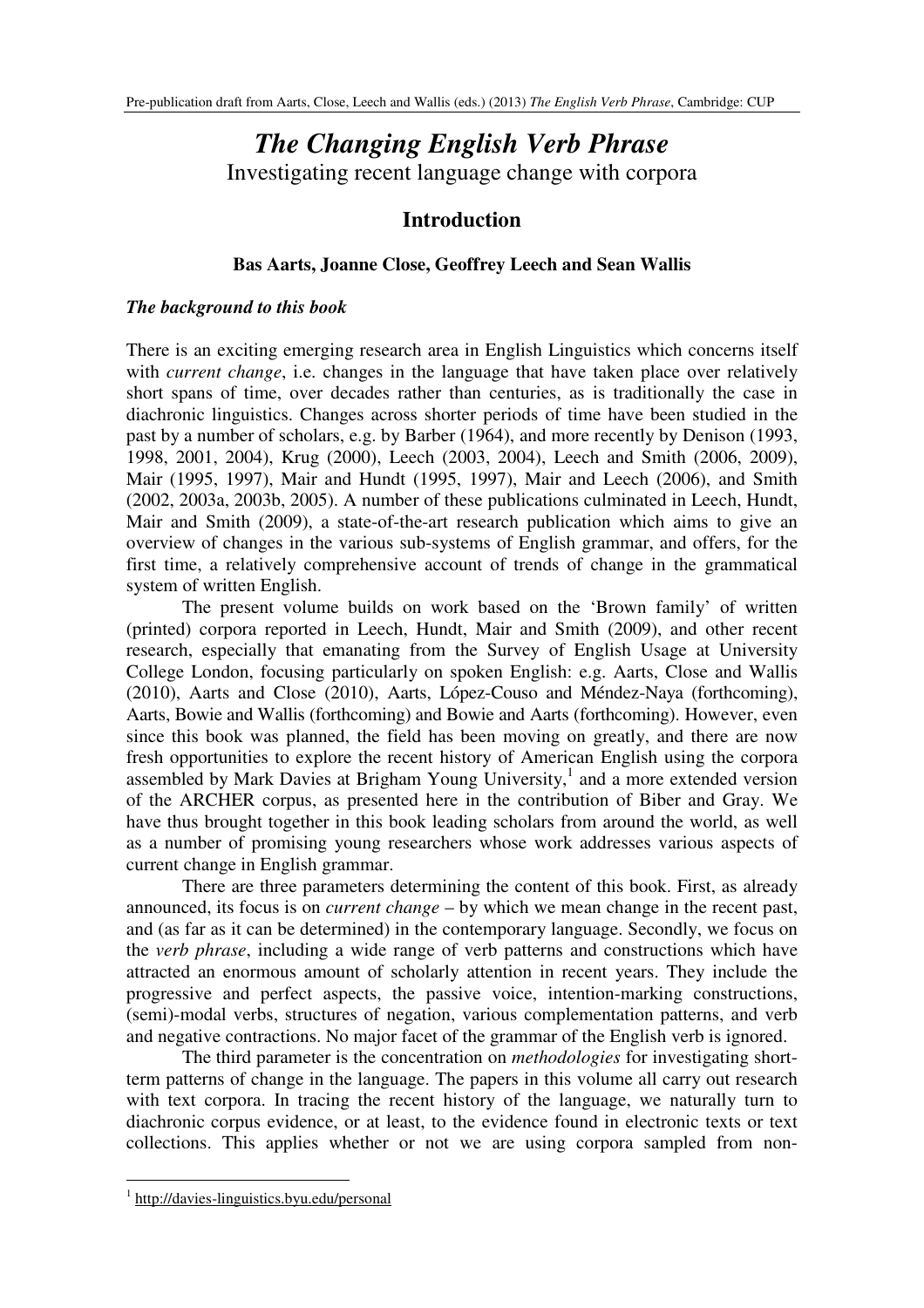contiguous periods, as in the case of the Brown family or the *Diachronic Corpus of Present-day Spoken English* (DCPSE), or from contiguous periods, as in the case of ARCHER, the *TIME Magazine Corpus of American English*, the *Corpus of Contemporary American English* (COCA) or the *Corpus of Historical American English* (COHA). An important goal is to achieve comparability, in terms of corpus design and sampling, of corpora from different periods, so that linguistic history can be tracked more or less precisely in changes in usage across equivalent samples of the language. However, there is not just one corpus-based technique for investigating change through historical time, and contributors to this volume demonstrate a variety of methodological perspectives and emphases.

The origin of this book can be traced back to a symposium held at the University of London on Tuesday 14<sup>th</sup> July, 2009, organized by Bas Aarts and Joanne Close in celebration of the fiftieth anniversary of the founding of the Survey of English Usage (SEU) by Randolph Quirk (now Lord Quirk) at University College London. We were fortunate that Randolph Quirk himself was able to attend part of the symposium, and to listen to an address entitled 'Surviving surveying' by David Crystal, who light-heartedly reminisced on his early days of the Survey in the 1960s, as a member of its small research team recording and transcribing spoken materials which eventually became part of the *London Lund Corpus* (LLC), the *SEU Corpus* and the *Diachronic Corpus of Present-Day Spoken English* (DCPSE).

The majority of papers given at the  $14<sup>th</sup>$  July symposium have been reworked as contributions to this edited collection. As often happens with symposia, not all the major figures active in this research field could attend, but we were subsequently able to invite contributions from other international leaders in the field such as Douglas Biber and Mark Davies. These have enhanced the present volume's representation of the state of current research in this fast-developing field.

#### *Contents of the volume*

The fourteen chapters which follow are varied in their grammatical topics, their methods, and their use of corpus resources. They are, however, broadly divisible into two groups. Chapters 2-6 are placed first to illustrate the range of different methodologies that can be used to illuminate current change in English grammar. The later chapters are more descriptive in focus, concentrating on particular areas of the verb system. In what follows, we outline the content of the book chapter by chapter.

## 2. **Bas Aarts, Joanne Close and Sean Wallis (UCL and Chester)**

'Choices over time: methodological issues in current change'

Corpora permit the study of diachronic linguistic change in a systematic manner. This paper discusses a number of methodological issues which, it is argued, should be addressed in any study of current change carried out using corpora. It makes use of the *Diachronic Corpus of Present-day Spoken English* (DCPSE) which is unique in two important aspects: it exclusively contains *spoken English* and is *fully parsed*. The corpus contains material from the late 1950s to the early 1990s, and was specifically compiled to investigate recent changes in English. The authors present two case studies on change in the English verb phrase in order to highlight the importance of methodology. These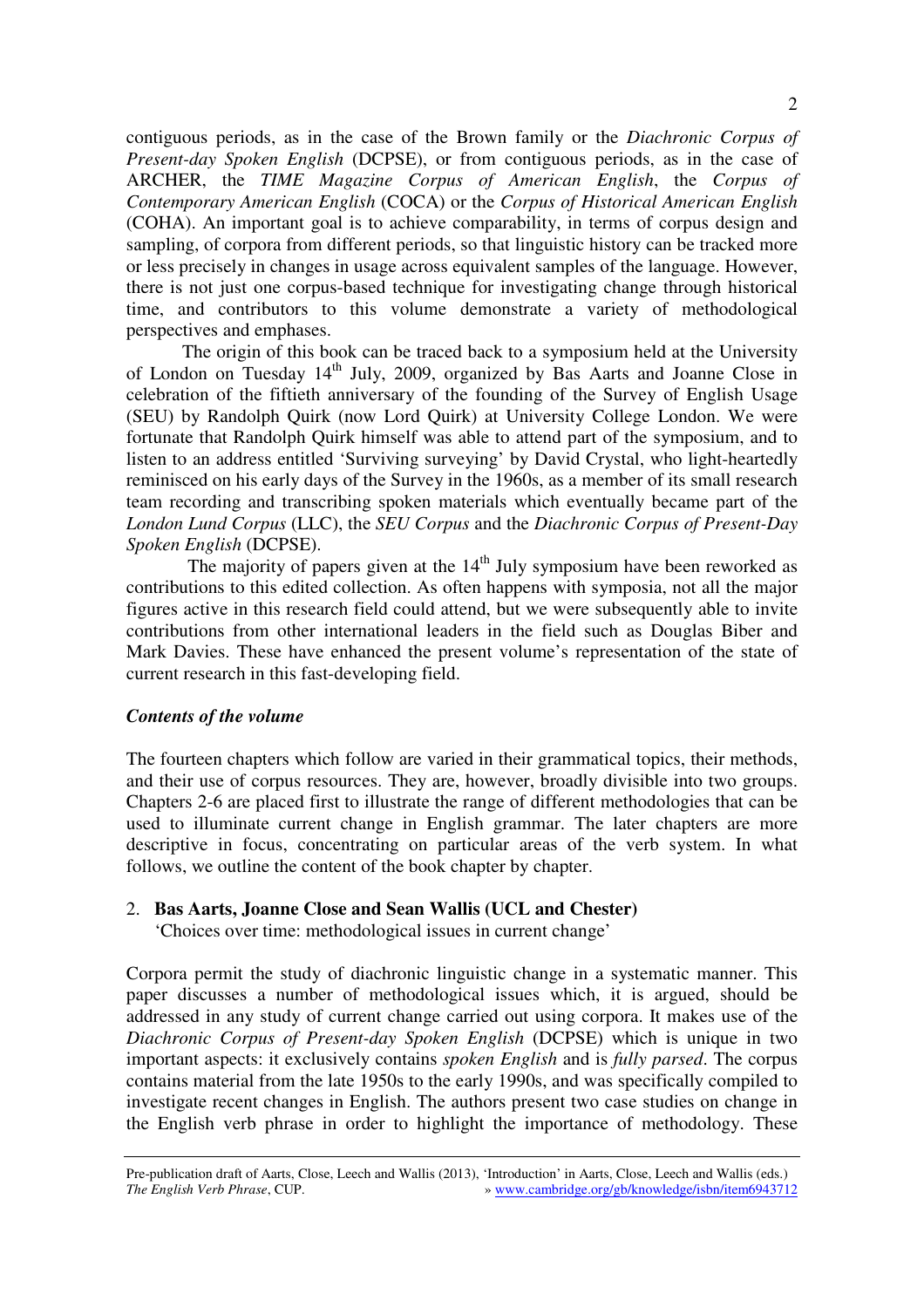studies focus on changes in the use of the progressive in English, as well as the choice between SHALL and WILL. One of the most important methodological tasks, the authors argue, is that it is necessary to focus on linguistic variation *where there is a choice*. This 'onomasiological' requirement is simply stated, but can be difficult to achieve, and they show that a thorough investigation into whether WILL is replacing SHALL requires a focus on first person alternation and a careful analysis of the modal semantics involved. The reward, the authors argue, is clearer evidence of what precisely is changing than is otherwise possible.

## 3. **Mark Davies (Brigham Young)**

'Recent shifts with three nonfinite verbal complements in English: Data from the 100 million word TIME Corpus (1920s-2000s)'

Several recent studies have looked at changes in English using relatively small corpora such as the Brown family of corpora (Brown, Frown, LOB, FLOB). Mark Davies maintains that in spite of the insights from the data from these corpora, the corpora do have the following limitations:

- They are too small to look at most low frequency (and even many mediumfrequency) phenomena;
- They only sample the language every 30 years, and may thus miss changes in the interim.

The *TIME Corpus of American English*, although restricted to one variety of English – that of the US TIME magazine, does not have these shortcomings. It contains more than 100 million words from the 1920s to the 2000s, and the data is continuous – at least a million words each year since 1923. The main theme of this chapter is to explore the benefits of the types of data one can obtain from a large corpus – comprising one source and one genre – compared to more typical smaller, varied-genre corpora (e.g. the Brown family). The focus here is on three examples of verb categorization where significant changes have been taking place:

| $\bullet$ | V NP into $[V$ -ing]      | e.g. We talked Bill into staying         |
|-----------|---------------------------|------------------------------------------|
|           | • $V$ [to $V$ / $V$ -ing] | e.g. He started to walk / walking        |
|           | $\bullet$ V (to) V        | e.g. She helped John (to) clean the room |

In these phenomena a conventional 1-2 million word diachronic corpus would offer only a handful of tokens, and there would be thus no way to accurately model diachronic shifts, including the interplay of lexis and grammar. With a 100 million word corpus on the other hand, and with 50-100 times as much data, we can carry out much more finegrained analyses of these shifts.

# **4. Nicholas Smith and Geoffrey Leech (Salford and Lancaster)**

'Verb structures in twentieth century British English'

This chapter investigates the frequency and use of grammatical categories across twentieth and twenty-first century written English, concentrating mainly on British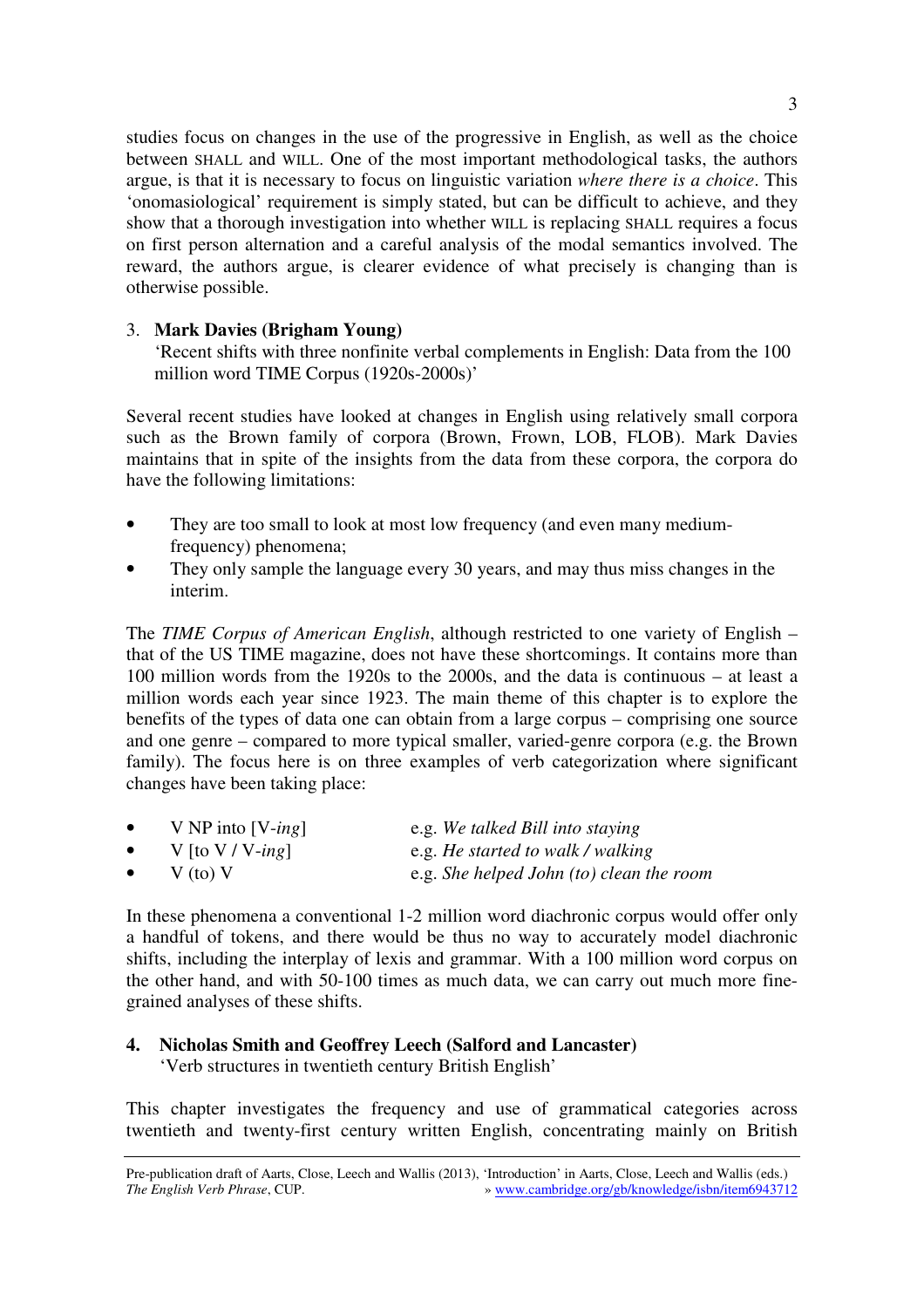English. The basis of the research is the 'Brown family' of matching corpora, consisting of the *Brown Corpus* (the original AmE corpus of written English, with data from 1961), the *LOB Corpus* (BrE 1961), the *Frown Corpus* (AmE 1991/2) and the *FLOB Corpus* (BrE 1991), to which new corpora are being added. Focusing on the interval between the early 1960s and early 1990s, numerous studies have fruitfully used this dataset to uncover evidence of sizeable recent shifts in grammatical behaviour in British and American English – for example, a dramatically increasing use of the progressive, a declining use of the *be*-passive and of certain modal auxiliaries, a rise in the use of semi-modals like *have to* and *need to*, and a surprising resurgence in the use of the mandative subjunctive.

However, there is a growing need to look beyond this narrow time frame, back into the early twentieth century, and forwards into the twenty-first, in order to establish the longer term direction and trajectory of such changes. Analysing newly compiled additions to the Brown family of corpora, Smith and Leech seek to fill this gap, and to explore probable factors underlying observed frequency changes, such as the socialstylistic notion of 'colloquialization'. The methodology exemplified in this chapter is that of using matching, or precisely comparable corpora, sampled from periods separated by a generation, using as exactly as possible the same corpus design and sampling procedures, so that differences observed between the corpora can be reasonably attributed to time as the only variable.

#### 5. **Douglas Biber and Bethany Gray (Northern Arizona)**

'Nominalizing the verb phrase in academic science writing'

In academic writing, finite verb phrases have decreased notably in use over the past two centuries. We can account for this in part by an increase in non-finite verb phrases of particular types in particular syntactic contexts. However, a much more important historical change has been the increase in nouns and noun phrases, including both simple and derived forms.

The present paper explores this transfer of grammatical resources, asking whether it represents a purely grammatical change, or whether the new grammatical devices are used to express new kinds of meaning. The first step in the analysis is the description of the clausal style of discourse found in earlier academic research writing (based on analysis of a corpus of science research articles from c.1850). This description documents the typical grammatical characteristics of clauses in these texts, including:

- what semantic classes of verb are preferred? e.g. activity, process, mental, existence, etc.
- to what extent is tense/aspect/voice/modality expressed?
- what clause constituents are typically expressed? e.g., subject/objects/clausal complements/adverbials?

Then, against that background, the paper explores the details of the twentieth century historical change to a nominal/phrasal style of discourse. Two major research questions are explored: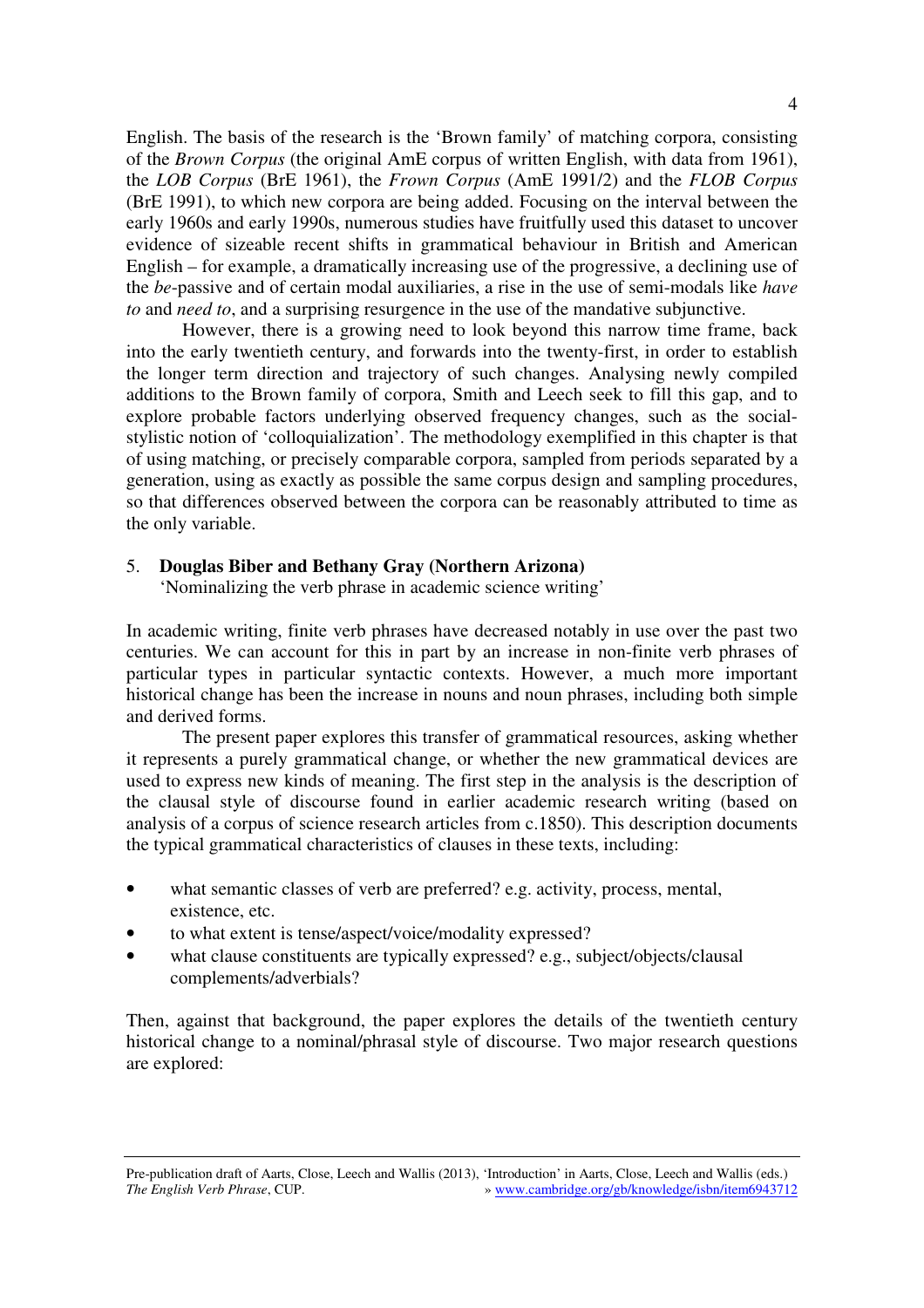- To what extent are similar grammatical meanings expressed by noun phrases in twentieth century science prose and by clausal constructions in nineteenth century prose?
- What specific grammatical devices (embedded in noun phrases) are used to express those meanings in twentieth century science prose?

The most intriguing finding of this study is that the development of a more nominal style of writing is not matched by a commensurate decrease of verbal and clausal features: verbs have decreased overall, but to a lesser extent than the increase of nouns. Although an analysis of increasingly nominal style would go beyond the scope of this volume, Biber and Gray analyse in detail the patterns of verb decrease and increase in scientific writing to give an account of how the evolution of a more nominal style has been reflected in changing verb usage.

#### 6. **Sali Tagliamonte** (Toronto)

'The verb phrase in contemporary Canadian English'

This chapter summarises some findings arising from an ongoing research project tracking language variation and change in the city of Toronto, Canada's largest urban centre (Tagliamonte, 2003-2006). It first describes the challenges of creating such a corpus and fulfilling its sample design, which currently comprises 275 people between the ages of 9- 92, all born and raised in the city. Building on Chambers' (1991) observation that the 'roots' of Canadian English can be traced to the turn of the twentieth century, this corpus offers an apparent time window on the origins and development of this (major) variety of English.

Innumerable changes in the verb phrase are underway, including the rise of *going to* for future temporal reference (1), HAVE *to* in the deontic modality system (2), *have* for stative possession (3), and BE *like* in the quotative system (4). In addition, there are various discourse-pragmatic changes, including the use of *really* and *so* as intensifiers (5) and *stuff* as general extenders (6).

- (1) If you're saying East York*'s gonna* carry on, I think it *will* carry on. (NX)
- (2) You *have to* be taught to do your homework. (rJ)
- (3) He *has* a fishing boat but it*'s got* music in it. (bG)
- (4) And he *said*, "What are you insane?" I'*m like*, "What does insane mean?"
- (5) I can remember trying to be *so* cool, pulling in the dock *really* nice and fast. (bD)
- (6) He used to build like hockey rinks in the back yard *and stuff* you know (2j)

Multivariate analyses of the internal and external factors conditioning the variation in each of these sub-systems of grammar reveal several different profiles of change. Some developments, e.g. *going to,* date back hundreds of years in the history of English and are consistent with an interpretation of grammaticalisation. Other changes are progressing along a unique trajectory in Canada, e.g. deontic HAVE *to* and possessive HAVE, suggesting local deviations. Regarding the innovating features, the younger generations are pushing the changes forward at an increasing rate.

The chapter discusses further details of these findings, as well as the implications of the contrastive patterns and argues that the over-arching socio-historical context is a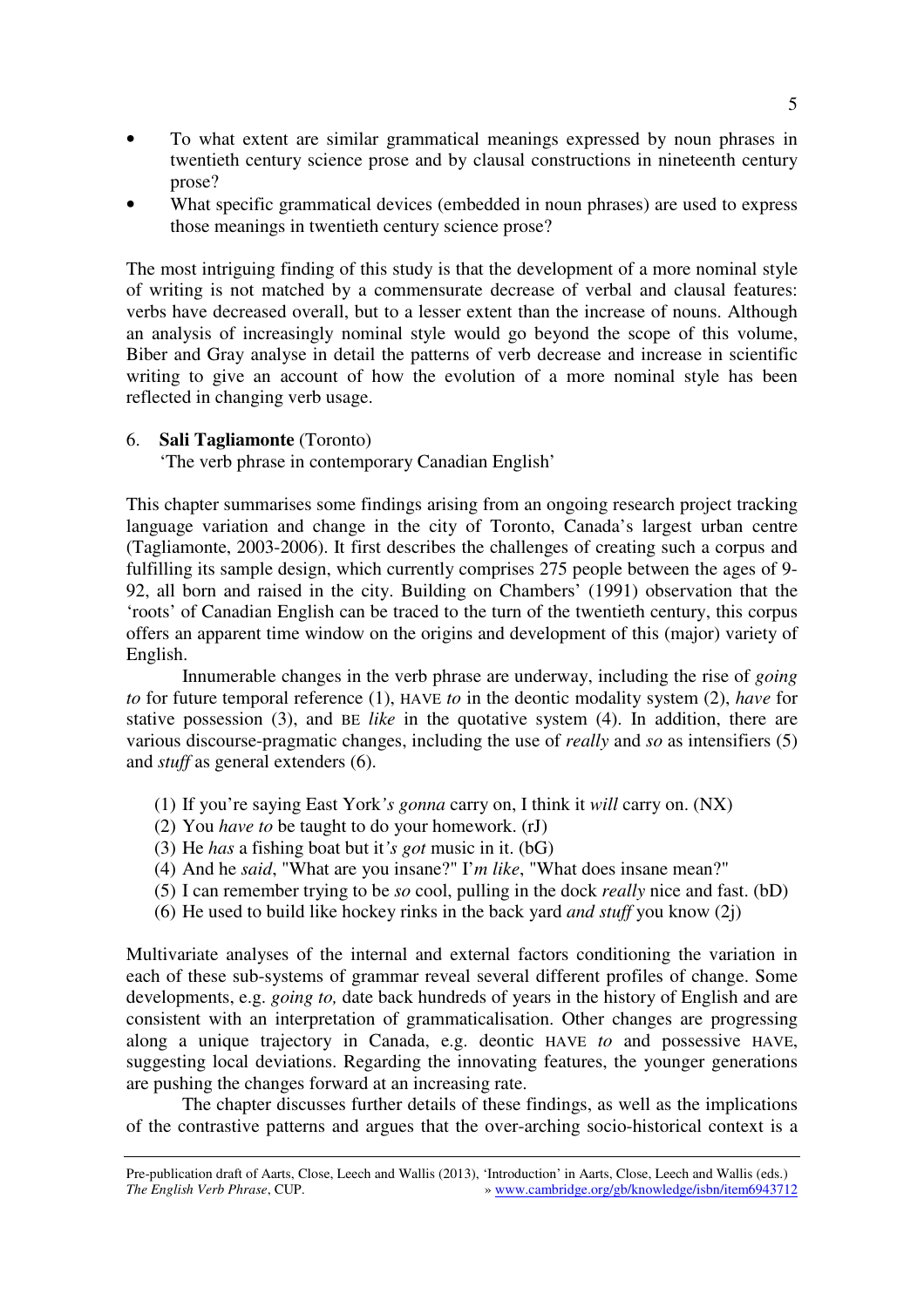critical explanatory factor (Tagliamonte 2006). Geographic and economic mobility, shifting social norms as well as the current revolution in communication technology all contribute to the acceleration of certain types of linguistic change at the turn of the twenty-first century. Coming from a sociolinguistic research tradition, Tagliamonte's methodological approach to the analysis of change bears close similarities to that of Aarts *et al.* in the first chapter, investigating how one form may replace another where the choice exists.

#### 7. **Manfred Krug and Ole Schützler** (Bamberg)

'*The idea is*: recent change and grammaticalization in constructions marking intention'

This article argues that the NP-VP construction "*The idea is…*" has undergone profound changes including (i) an increase in discourse frequency and a trend towards clausal *to* complementation; (ii) a decrease in morphosyntactic productivity, and (iii) semantic changes resulting in a grammatical meaning of intention, purpose or volition. In the spoken mode it displays increased rates of intrusive /r/ in *idea is* and a tendency towards level or first-syllable stress on *idea*.

Using data from different corpora (e.g. ICE-GB, BNC, ARCHER and the TIME Corpus), Krug and Schützler present synchronic and diachronic evidence showing that Hopper's (1991) Principles of Grammaticization ('divergence', 'specialisation', 'persistence' and 'decategorialisation'), as well as Lehmann's (1995) parameters of 'fixation' and 'paradigmaticization', apply to the variation and change found in this construction. From this perspective it is clear that the construction *The idea is/was* is undergoing grammaticalization.

#### 8. **Magnus Levin** (Växjö)

'The progressive verb in modern American English'

Numerous studies have demonstrated that the progressive has increased greatly in frequency since late Modern English times. Focusing on American English, Levin's contribution in this chapter investigates the increasing use of progressives in the BE *being* ADJECTIVE construction (*he is being difficult*), and with private verbs (such as HOPE and THINK, which occur in the progressive relatively often, and LOVE and WANT, which are more marginally found in the progressives).

The progressive is shown to increase greatly in frequency with the investigated verbs. Comparisons in the *TIME Corpus* suggest that lexical factors play an important role in this growth. Increases are both reflected in the number of progressives per million words and in comparison with non-progressive instances for each verb type. The verbs investigated typically express interpersonal functions such as polite downtoning and the expression of subjective attitudes. The results thus lend support to the idea that the progressive is becoming increasingly subjective. Furthermore, the increasing use of the progressive can to some extent be accounted for by the colloquialisation of writing styles, since the steepest increase coincides with the accelerated colloquialisation in the latter decades of TIME. The connection between colloquial language and the progressive is supported by the synchronic *Corpus of Contemporary American English* (COCA) and

Pre-publication draft of Aarts, Close, Leech and Wallis (2013), 'Introduction' in Aarts, Close, Leech and Wallis (eds.) *The English Verb Phrase*, CUP. » www.cambridge.org/gb/knowledge/isbn/item6943712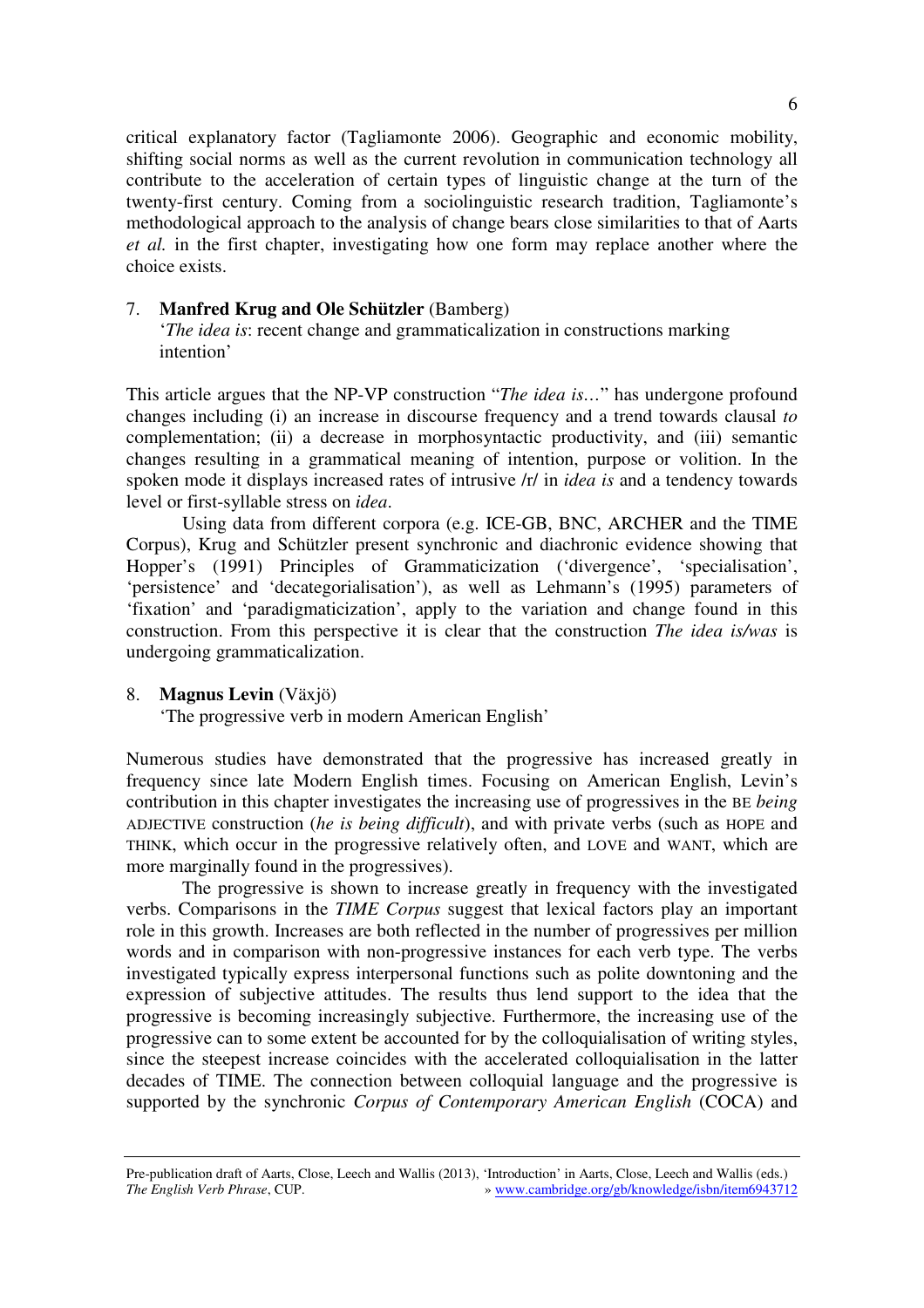*Longman Spoken American Corpus* (LSAC) corpora which indicate that the progressive is most frequent in informal speech, and rare in formal writing.

#### 9. **Meike Pfaff, Alexander Bergs and Thomas Hoffmann** (Osnabrück)

'*I was just reading this article –* on the expression of recentness and the English past progressive'

In their 1995 corpus study, Mair and Hundt show that within the 30 year time span between 1961 and 1991/92 the frequency of progressive forms increased measurably – a fact they attribute to shifting distributions of progressive and simple forms, i.e. to the spread of the progressive into the functional territory of the simple verb forms. They thereby appear to rule out, as a major contributing factor to the continuing rise of the progressive, its extension to new functions apart from those linked to aspectuality and situation types. This chapter calls attention to one such new usage, namely the past progressive being used in contexts such as (7)-(9):

- (7) I *was just reading* the other day that Billy Graham, as you say he's been an important part of Richard Nixon's life, he officiated at the funeral of Hannah Nixon, who died in 1967. (COCA:SPOK, 1994)
- (8) Funny, I *was just hearing* about this particular performance the other day! <sup>2</sup>
- (9) My boss *was saying recently*: "Vickey is smiling again". (COCA: Magazine\_Ms, 1995)

Leech (2004[1971]: 31f) mentions this usage of the past progressive as one of the 'special cases' of the progressive, and notes its function in the signaling of 'recent communicative happenings'. The chapter discusses the role of temporal recentness as a possible trigger for the choice of the progressive in utterances such as (7)-(9), and thus sheds light on the question of whether the past progressive is in fact currently taking on a new nonaspectual function as a temporal marker for recent past time – similar to that of the socalled 'hot news' perfect.

The study is based on data drawn from mainly the *Corpus of Contemporary American English* (COCA) and the *British National Corpus* (BNC), but also results from a grammaticality survey conducted with native speakers of both British and American English. The latter appears to be of particular importance as few, if any, studies so far have used elicitation data. The authors find that in contexts of recent past time the past progressive, albeit used mainly with reporting verbs, also occurs with verbs that do not belong to that particular group as in (10):

(10) It's arguably one of the safest drugs, based on the fact that she *was recently giving birth*. (COCA: Spoken\_CNN/Grace, 2007)

The chapter further relates the past progressive occurring in contexts of recent past time to its frequent occurrence in positions such as (11), where the progressive can be said to function as a marker for the introduction of a new topic:

 $\overline{a}$ <sup>2</sup> http://paralegalcurriculum.net/videos-california-guitar-trio-king-crimson-%5BLbH9z0RO-nA%5D.cfm

Pre-publication draft of Aarts, Close, Leech and Wallis (2013), 'Introduction' in Aarts, Close, Leech and Wallis (eds.) *The English Verb Phrase*, CUP. » www.cambridge.org/gb/knowledge/isbn/item6943712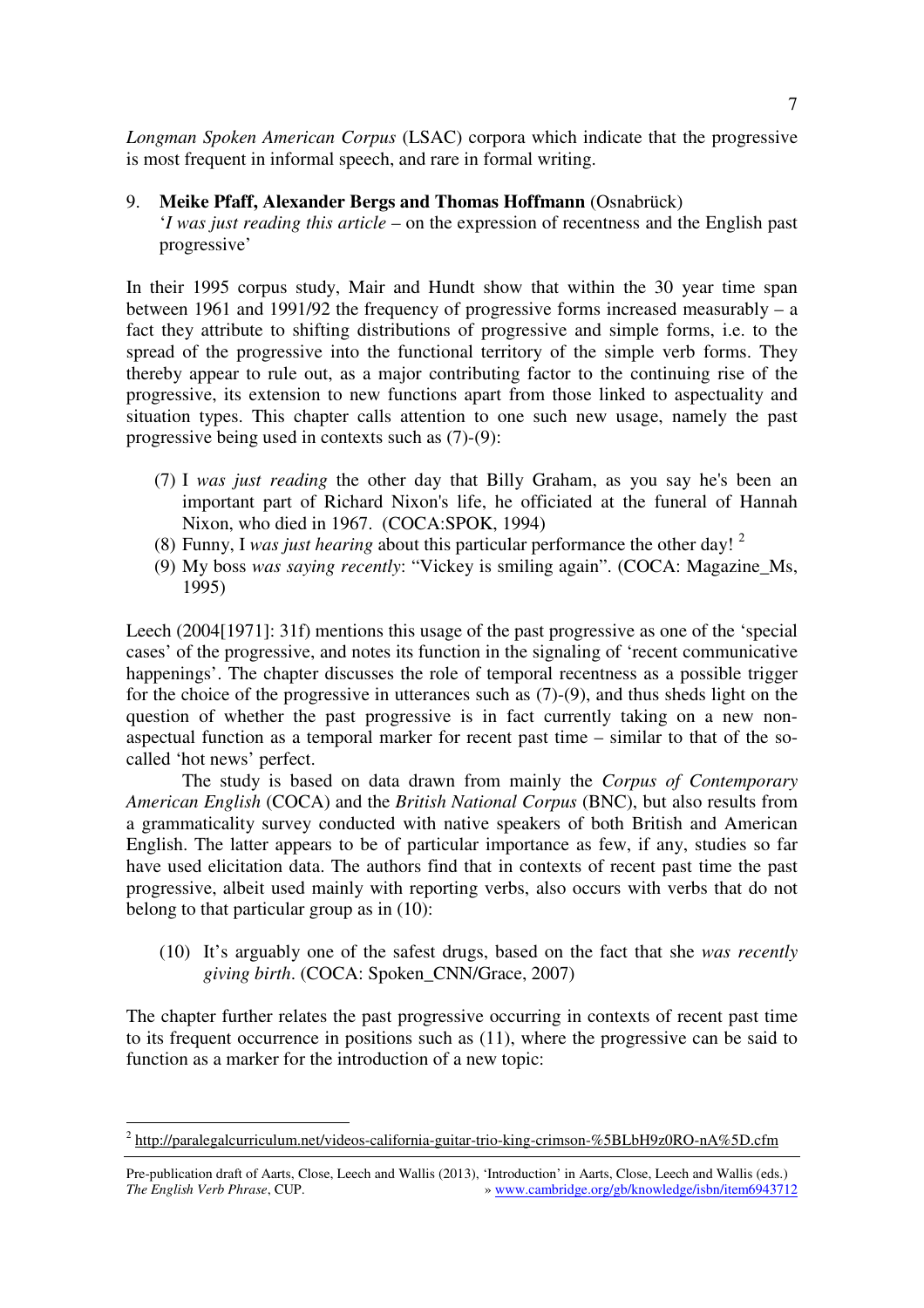(11) I *was just reading* a lovely essay that John Updike did about E.B. White. And E.B.White said, the only thing I really know for sure is that I really love the world.' (COCA: Spoken\_NPR/Morning, 1999).

Pfaff *et al*. argue that it is this very topicalisation function that is giving rise to a new 'recentness' reading of the past progressive through context-induced re-interpretation, a process familiar in cases of grammaticalisation.

#### 10. **Marcus Callies** (Mainz)

'Bare infinitival complements in present-day English'

Some English verbs exhibit variation between a marked and an unmarked (bare) infinitival complement as shown in (12) and (13):

- (12) This will help them *to* make better informed decisions on behalf of the company, its shareholders and employees worldwide. (BNC, GX6 69)
- (13) Our aim is to help them *Ø* make the right purchase by giving them all the information they need. (BNC, CBC 8409)

In particular, there are detailed case studies for the verb HELP (e.g. Mair 1995, McEnery & Xiao 2005, Lohmann 2011) and TRY (Kjellmer 2000). According to Biber et al. (1999), verbs taking bare infinitive clauses come from only two of their ten semantic classes: perception verbs (FEEL, HEAR (TELL), SEE, WATCH) and verbs of modality or causation (DARE, HAVE*,* HELP*,* LET, MAKE). Other verbs that are said to allow the bare infinitive are mentioned only sporadically in the literature (e.g. Algeo 1988, 2006), and while the bare infinitive is often assumed to be more readily acceptable and more rapidly spreading in American rather than British English, there is no large-scale study that has examined this variation across a larger group of verbs in the two main varieties.

This paper presents evidence from the BNC and COCA which suggests that the increase of bare infinitival complements in transitive uses of certain (classes of) verbs is a more encompassing phenomenon in Present-Day English that has not yet been well documented or examined. In particular, more verbs of modality or causation (AID*,* ASSIST*;* ALLOW*,* ENABLE; FORCE) and perception (SENSE*,* SPOT, SMELL*,* WITNESS) are occasionally followed by a bare infinitival complement. Interestingly, these instances do not occur in (informal) spoken language, where such variation would be expected to emerge first, but in newspapers and academic texts. The paper hence addresses the question of whether this has to be interpreted as an effect of verbal economy rather than informality, and discusses various structural and psycholinguistic factors that have been shown to influence the variation between a marked and a bare infinitive: the Complexity Principle, *horror aequi*, semantic analogy and persistence/priming effects.

Callies argues that the spread of the bare infinitive has to be seen in line with similar 'erosion' processes, i.e. the increasing tendency to omit function words, which have recently been documented in several types of cleft constructions (e.g. Callies 2012, Mair 2008), relative clauses (e.g. Leech and Smith 2005) and in verb-argument constructions in favour of direct transitivisation (Rohdenburg 2009, Callies 2011).

The study also provides further empirical support for the recently advanced hypothesis that American English grammar "shows a more marked tendency to dispense

Pre-publication draft of Aarts, Close, Leech and Wallis (2013), 'Introduction' in Aarts, Close, Leech and Wallis (eds.) *The English Verb Phrase*, CUP. » www.cambridge.org/gb/knowledge/isbn/item6943712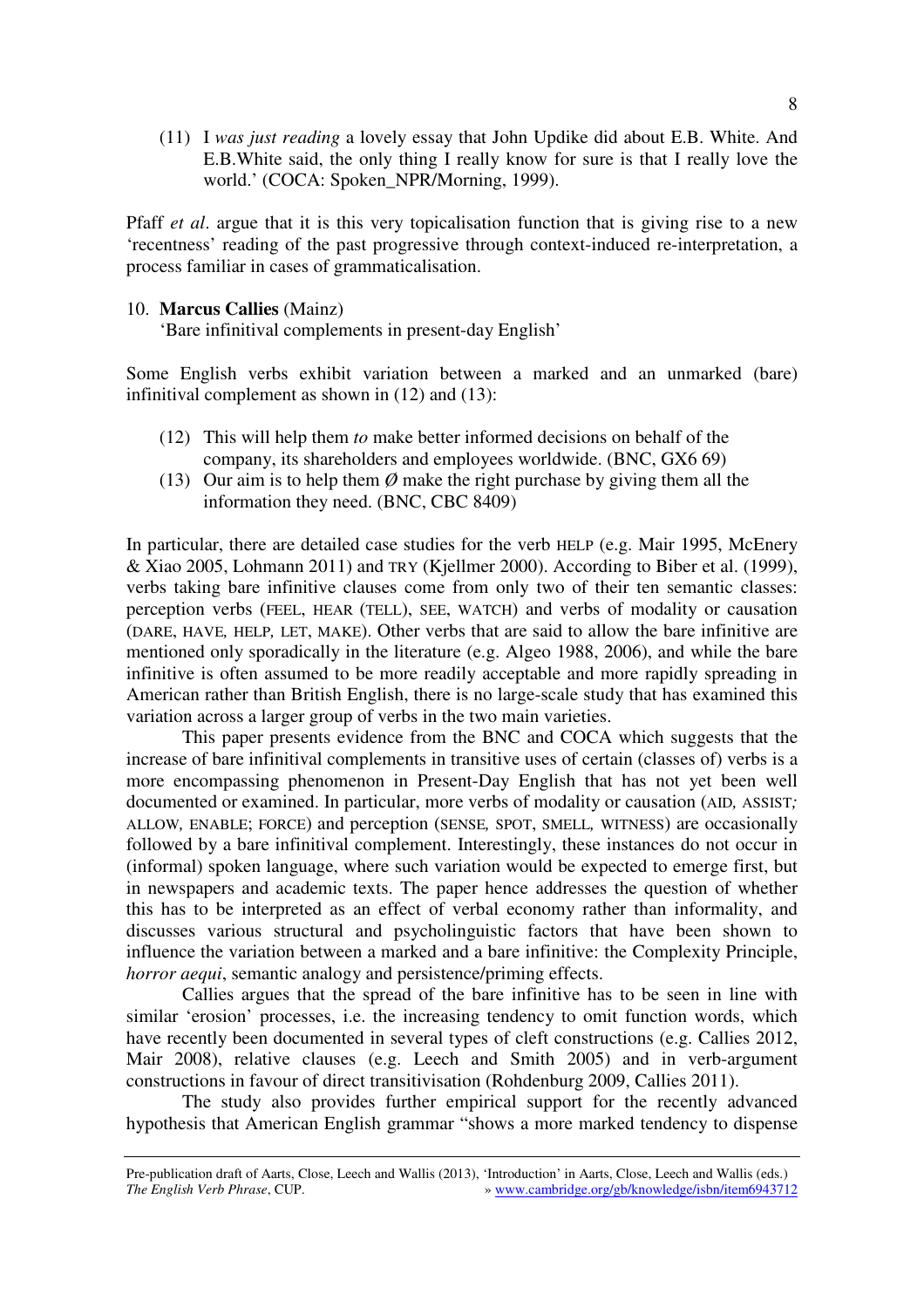with function words that are semantically redundant and grammatically omissible", and that this "trend towards grammatical economy ties together an array of otherwise unrelated phenomena in the complementation system and awaits further study" (Rohdenburg & Schlüter 2009: 6).

#### 11. **José Ramón Varela Pérez** (Santiago de Compostela)

'Changes in the use of negative and operator contraction with *BE* in spoken British English'

This paper analyses the variation between negative contraction (*She isn't here*) and operator contraction (*She's not here*) in negative sentences in two samples of spoken British English taken from the *London-Lund Corpus*, which contains transcripts from speech recorded in the 1960s and the early 1970s, and the British component of the *International Corpus of English* (ICE-GB), collected in the early 1990s.

Real-time and apparent time analyses show that there is change in progress among educated (mainly southern) speakers of British English towards a higher use of operator contraction with BE, a variant that is fostered by the younger generations. There is also evidence that this type of variation is conditioned by register, as well as by languageinternal factors such as type of subject, ellipsis of the predication, the discourse function of negation and the presence of litotes. In contrast, the other contractable operators HAVE, WILL and WOULD show the opposite tendency to cling to negative contraction (*haven't, won't, wouldn't,* etc.) such that operator contraction with these auxiliaries is almost nonoccurring. Hence there is an increasing divergence of BE from the contraction preference of these other auxiliaries. Finally the paper provides some evidence to show that the short-term development reported here is not a recent phenomenon, but has been going on for a longer stretch of time.

## 12. **Gunther Kaltenböck** (Vienna)

**'**The development of the comment clause '

While the exact origin and historical development of comment clauses such as *I think*, *I suppose* and *I guess* remain somewhat disputed (cf. Thompson and Mulac 1991; Brinton 1996, 2008; Fischer 2001), it is generally agreed that they have grammaticalized from fully lexical clauses into epistemic markers (Traugott 1995, *inter alia*). Kaltenböck's chapter explores to what extent there is corpus evidence for further grammaticalization of comment clauses in recent decades, especially for their most typical representative *I think*. Drawing on data from the *Diachronic Corpus of Present-Day Spoken English* (DCPSE) and the *Corpus of Historical American English* (COHA), the study investigates a range of different parameters, such as positional distribution, complementizer use, semantic-pragmatic scope, and collocational patterns. These data show that *I think* has advanced on the path of grammaticalization and is changing from a marker of epistemic modality to a pragmatic marker with important textual and discourse-organisational functions. To compensate for this loss of epistemic function of *I think*, formal variants such as *I'm thinking* and *I just think* are increasingly used as comment clauses with modal meaning.

The chapter finally argues for a construction grammar approach which sees comment clauses as part of a larger constructional network with taxonomic links to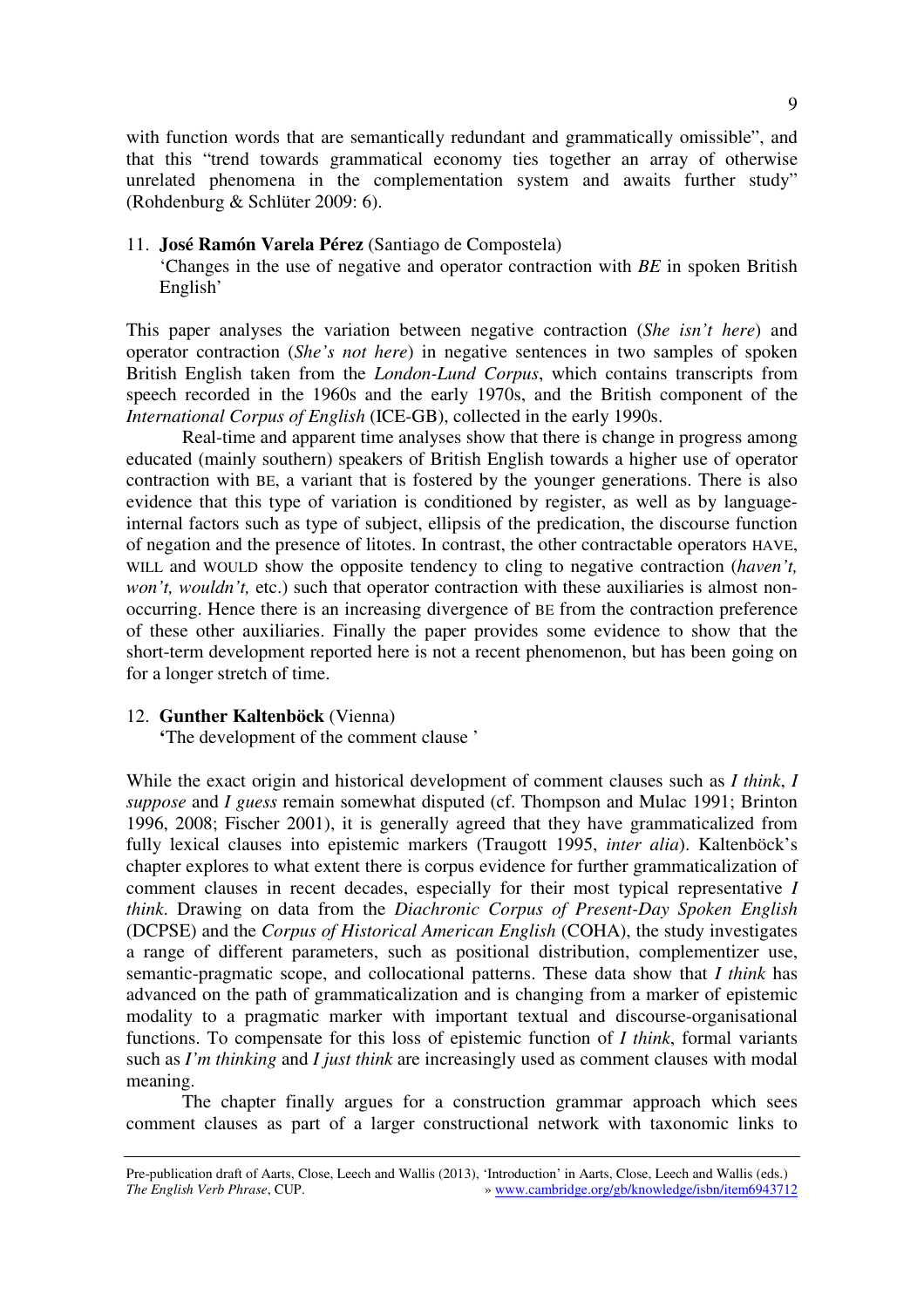related constructions, viz. the Sentence adverbial schema and the Transitive schema. This view can account not only for the increasing degree of grammaticalization of comment clauses, but also for the retention of the *that*-complementizer and thus contributes to a better understanding of the overall diachronic development of comment clauses.

# 13. **Jill Bowie, Sean Wallis and Bas Aarts** (University College London)

'The perfect infinitive in spoken British English'

Most studies of recent developments in the English perfect construction have focused on the present perfect (as in *She has seen them*), comparing its distribution to that of the preterite (*She saw them*). This paper investigates the present perfect alongside the past perfect (*She had seen them*) and infinitival perfect (*She must have seen them*). It presents evidence of recent change in the use of these forms in spoken British English, based on data from the *Diachronic Corpus of Spoken English* (DCPSE), spanning the 1960s to the 1990s. A sharp decline in frequency is found for the past perfect and infinitival perfect, while the present perfect does not decline (and indeed shows proportional increase against the preterite). The study exploits DCPSE, which is fully parsed, to examine the grammatical contexts in which the past perfect and infinitival perfect occur, in order to identify possible explanations for the decline.

The authors return to some of the methodological themes introduced by Aarts *et al*. (Chapter 2 of this book) The availability of a parsed analysis permits the extraction of grammatical baseline data in addition to word counts, and the authors settle on using tensed, past-marked VPs as a more reliable baseline than per-million-words for the purposes of evaluating change in the use of the perfect. Their argument is not that all such VPs alternate freely with each other, but that these VP counts are an indicator of the extent to which texts refer to the past (something which may vary due to chance sampling factors). They also show how the present perfect – which could be said to have a complex temporal semantics and no easy alternation in either present or past tensed VPs – may be evaluated against two different baselines (present- and past-marked VPs).

## 14. **Christopher Williams** (Foggia)

'Changes in the verb phrase in legislative language in English'

The Plain Language movement has vociferously called for a more modern legal drafting style since the 1970s. This chapter analyses to what extent the calls for reform have made inroads in the use of the verb system in the language of English-speaking legal establishments, highlighting which particular changes in the verb phrase go in the same direction as what is happening in other genres of English, and which are at variance. The former include:

- a decline in SHALL, traditionally the modal auxiliary most frequently used in legal English and by far the most controversial;
- a decline in the passive;
- a rise in the present indicative.

Cases which are at variance with what is happening in most other genres of English include a rise in MUST, MAY, and BE *to*: their increased usage in prescriptive texts is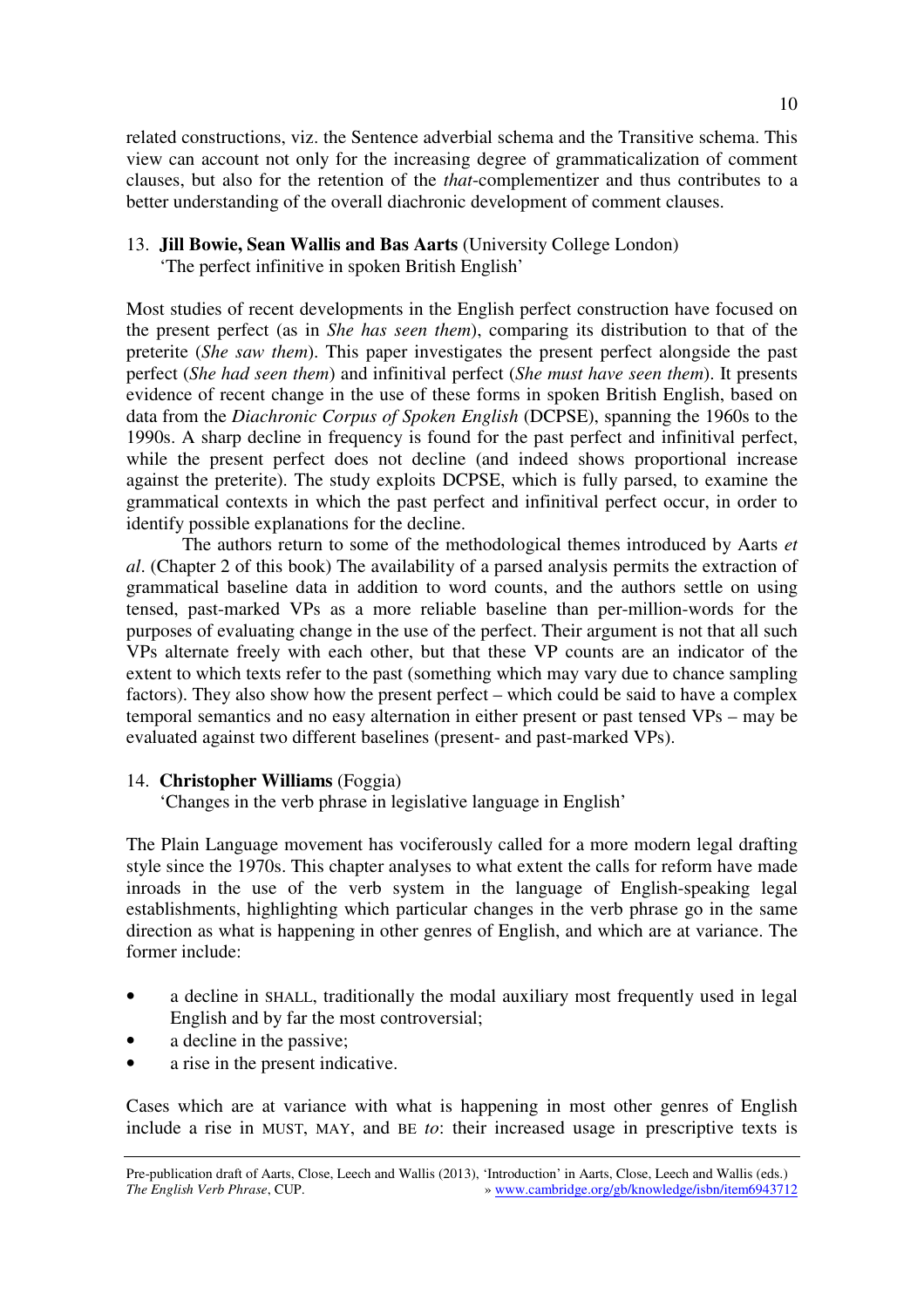largely the result of having to find a substitute for SHALL, which has been banned by many legal establishments. (Prescriptive texts throughout the English-speaking world are impervious to the rise elsewhere in HAVE *to*, BE *going to*, and the progressive.)

The analysis is based on data from a number of small corpora of legislative English, but the author shows that it is still possible to demonstrate rigorously a series of changes in legal language, not least because these changes have been so substantial over this time period.

#### 15. **Stig Johansson** (Oslo)

'Modals and semi-modals of obligation in American English: some aspects of developments from 1990 until the present day'

In this final chapter, Stig Johansson examines the very recent history of MUST*,* HAVE *to,* HAVE *got to* and NEED *to* as (semi-)modals of obligation in American English, as revealed in the *Corpus of Contemporary American English* (COCA). The general trends observed over the period 1990-2008 are:

- (a) The frequency of HAVE *to* (by far the most frequent of the four modals in this period) has stopped rising, and indeed has begun to decrease;
- (b) MUST has continued to decrease appreciably;
- (c) HAVE *got to* is far less frequent than HAVE *to* and MUST, and has decreased in frequency over the two decades under study;
- (d) NEED *to*, in contrast to the above three modals, has increased in frequency strikingly during this period.

The chapter goes on to look at patterns of genre distribution and lexical-grammatical association, noting, for example, that a particularly prominent use of MUST is in hedging performatives (*I must confess/admit/warn...*), and that NEED *to* is used strategically to avoid face-threat. Johansson also observes the emergence and function of a little-noted construction where NEED *to* is interrupted by a noun phrase*,* as in *That's what we need you to tell us*. In conclusion he illustrates the value of bilingual corpora such as the *English-Norwegian Parallel Corpus*, and pays tribute to the pioneering work in corpus development of Randolph Quirk and the Survey of English Usage.

#### **References**

- Aarts. Bas, Joanne Close and Sean Wallis (2010a) Recent changes in the use of the progressive construction in English. In: Bert Cappelle and Naoaki Wada (eds.) *Distinctions in English grammar, offered to Renaat Declerck*. Tokyo: Kaitakusha. 148-167.
- Aarts, Bas and Joanne Close (2010b) Current change in the modal system of English: a case study of *must*, *have to* and *have got to*. In: Ursula Lenker, Judith Huber, and Robert Mailhammer (eds), *The history of English verbal and nominal constructions*. Volume 1 of *English historical linguistics 2008: selected papers from the fifteenth International Conference on English Historical Linguistics (ICEHL 15), Munich 24-30 August 2008.* Amsterdam: John Benjamins. 165-181.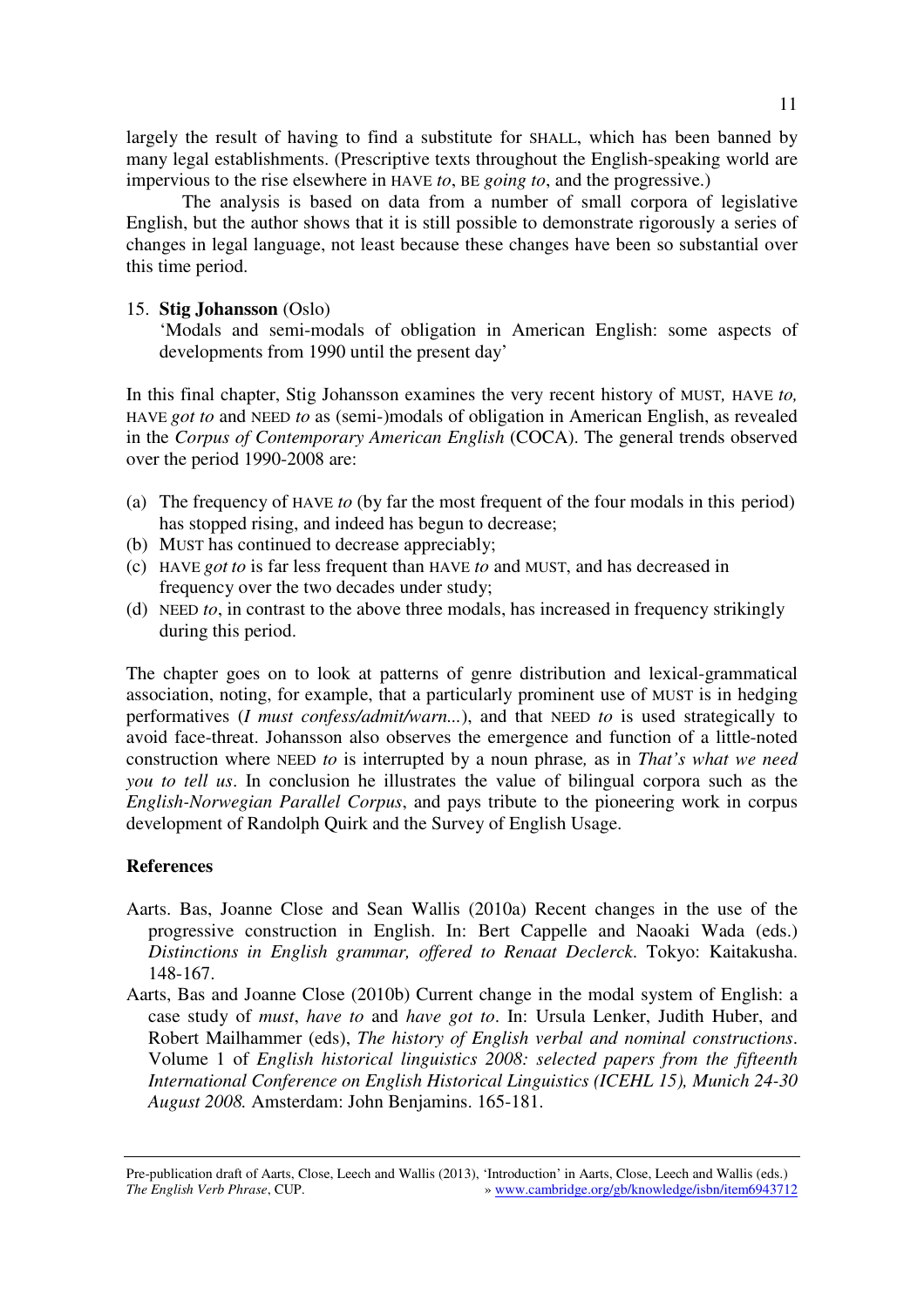- Aarts, Bas, Maria José López-Couso and Belén Méndez-Naya (forthcoming) Late modern English syntax. In: Laurel Brinton (ed.) Volume 2 of *Historical linguistics of English*. Berlin and New York: Mouton de Gruyter.
- Aarts, Bas, Jill Bowie and Sean A. Wallis (forthcoming) Profiling the English verb phrase over time: modal patterns. In: Merja Kytö, Irma Taavitsainen, Claudia Claridge and Jeremy Smith (eds.) *Corpus linguistics and the development of English*. Cambridge: Cambridge University Press.
- Algeo, John (1988) British and American grammatical differences, *International Journal of Lexicography* 1(1), 1-31.
- Algeo, John (2006) *British or American English? A handbook of word and grammar patterns.* Cambridge: Cambridge University Press.
- Barber, Charles (1964) *Linguistic change in present-day English*. Oliver & Boyd.
- Biber, Douglas, Stig Johansson, Geoffrey Leech, Susan Conrad and Edward Finegan. (1999) *Longman grammar of spoken and written English*. Harlow: Longman.
- Bowie, Jill and Bas Aarts (forthcoming) Change in the English perfect construction. In: Terttu Nevalainen and Elizabeth Closs Traugott (eds.) *Handbook on the history of English: rethinking approaches to the history of English*. Oxford: Oxford University Press.
- Brinton, Laurel J. (1996) *Pragmatic markers in English: grammaticalization and discourse functions.* Berlin: Mouton de Gruyter.
- Brinton, Laurel J. (2008) *The comment clause in English: syntactic origins and pragmatic development*. Cambridge: Cambridge University Press.
- Callies, Marcus (2009) Erosion processes in (late) Modern English cleft constructions. Paper presented at the *Thirtieth International Conference on English Language Research on Computerized Corpora* (ICAME 30), Lancaster, UK, 28-31 May 2009.
- Callies, Marcus (2011) Patterns of direct transitivization and differences between British and American English. Paper presented at *ICAME 32 – Trends and Traditions in English Corpus Linguistics. In Honour of Stig Johansson,* 1-5 June 2011, Oslo, Norway.
- Callies, Marcus (2012) The grammaticalization and pragmaticalization of cleft constructions in Present-Day English, in Hoffmann, Sebastian, Paul Rayson and Geoffrey Leech (eds.), *Corpus Linguistics: Looking Back – Moving Forward*. Amsterdam: Rodopi.
- Chambers, Jack K. (1991) Canada. In: J. Cheshire (ed.) *English around the world*: *sociolinguistic perspectives.* 89-107.
- Denison, David (1993) Some recent changes in the English verb. In: M. Gotti (ed.), *English diachronic syntax*. Milan: Guerini. 15-33.
- Denison, David (1998) Syntax. In: S. Romaine, *The Cambridge history of the English language*. Volume IV*.* Cambridge: Cambridge University Press. 92-329.
- Denison, David (2001) Gradience and linguistic change. In: Laurel Brinton, *Historical linguistics 1999*. Amsterdam: John Benjamins. 119-144.
- Denison, David (2004) Do grammars change when they leak? In: C. Kay *et al.*, *New perspectives on English historical linguistics*. Volume 1. Amsterdam: John Benjamins. 15-29.
- Fischer, Olga (2007) *Morphosyntactic change: functional and formal perspectives*. Oxford: Oxford University Press.

Pre-publication draft of Aarts, Close, Leech and Wallis (2013), 'Introduction' in Aarts, Close, Leech and Wallis (eds.) *The English Verb Phrase*, CUP. » www.cambridge.org/gb/knowledge/isbn/item6943712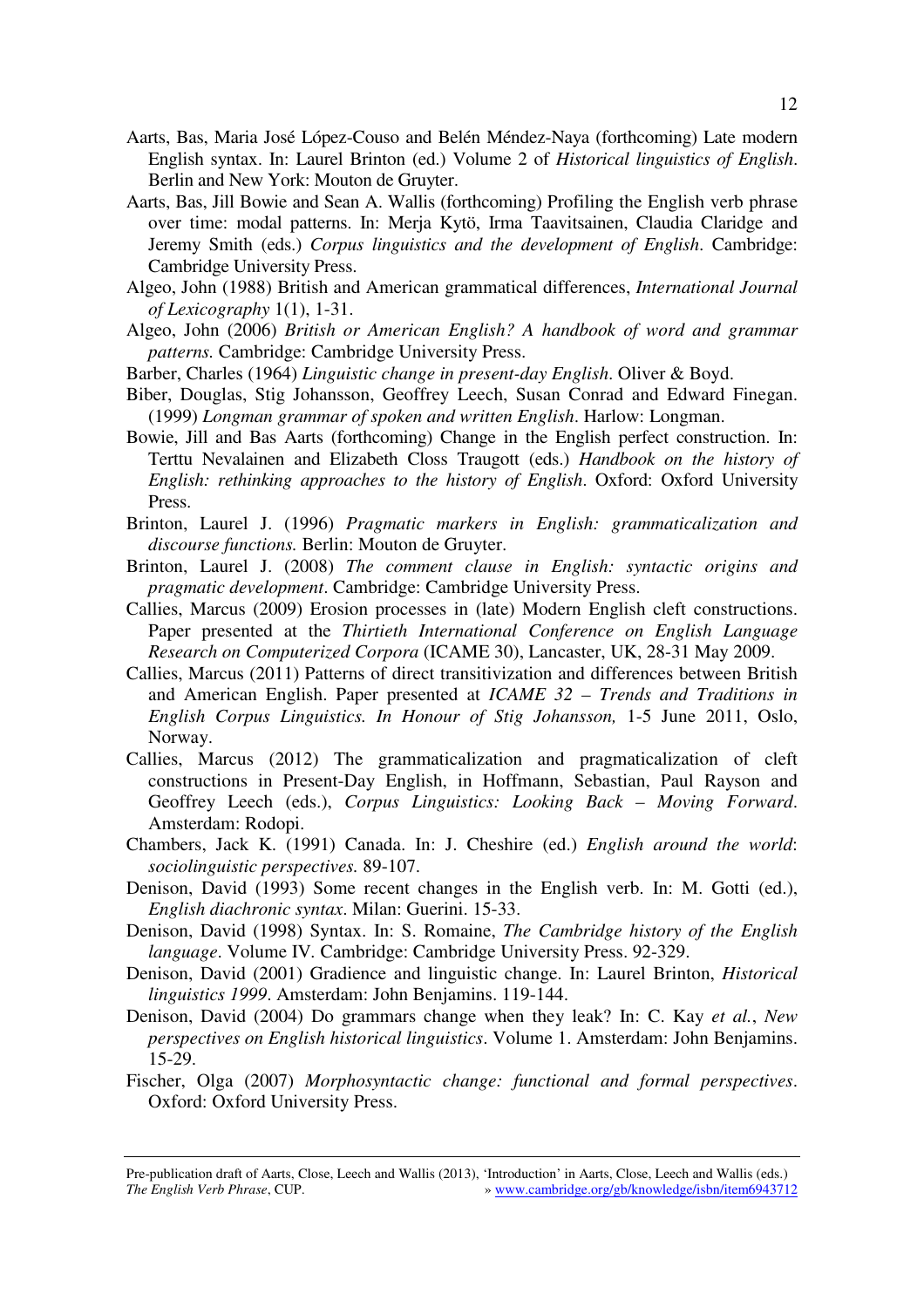- Hopper, Paul J. (1991) On some principles of grammaticization. In: Elizabeth Closs Traugott and Bernd Heine (eds.) *Approaches to grammaticalization*. Amsterdam: John Benjamins, 17-35.
- Kjellmer, Göran (2000) Auxiliary marginalities: The case of *try*. In John M. Kirk (ed.) *Corpora galore: analyses and techniques in describing English.* Amsterdam: Rodopi, 115-124.
- Krug, Manfred (2000) *Emerging English modals: a corpus-based study of grammaticalization*. Berlin and New York: Mouton de Gruyter.
- Leech, Geoffrey (2003) Modality on the move: the English modal auxiliaries 1961-1992. In: Roberta Facchinetti, Manfred Krug and Frank Palmer (eds.), *Modality in contemporary English*. Berlin and New York: Mouton de Gruyter. 223-240.
- Leech, Geoffrey (2004a) Recent grammatical change in English: data, description, theory. In: Karin Aijmer and Bengt Altenberg (eds.), *Advances in corpus linguistics*. Amsterdam: Rodopi. 61-81.
- Leech, Geoffrey (2004b [1971]) *Meaning and the English verb*. Fourth Edition. Harlow: Pearson/Longman.
- Leech, Geoffrey, Marianne Hundt, Christian Mair, and Nicholas Smith (2009) (eds.) *Change in contemporary English: a grammatical study*. Cambridge: Cambridge University Press.
- Leech, Geoffrey and Nicholas Smith (2006) Recent grammatical change in written English 1961-1992: some preliminary findings of a comparison of American with British English. In: Antoinette Renouf and Andrew Kehoe (eds.), *The changing face of corpus linguistics*, Amsterdam: Rodopi. 186-204.
- Leech, Geoffrey and Nicholas Smith (2009) Change and constancy in linguistic change: how grammatical usage in written English evolved in the period 1931-1991. In: Antoinette Renouf and Andrew Kehoe (eds.) *Corpus linguistics: refinements and reassessments*. Amsterdam: Rodopi. 173-200.
- Leech, Geoffrey, Marianne Hundt, Christian Mair and Nicholas Smith (2009) *Change in contemporary English*. Cambridge University Press.
- Lehmann, Christian (1995) *Thoughts on grammaticalization*. Munich: Lincom Europa.
- Lohmann, Arne (2011) *Help* vs *help to*: a multifactorial, mixed-effects account of infinitive marker omission, *English Language and Linguistics* 15(3), 499-521.
- Mair, Christian (1995) Changing patterns of complementation and concomitant grammaticalisation of the verb *help* in present-day English. In: Bas Aarts and Charles F. Meyer (eds.), *The verb in contemporary English*. Cambridge: Cambridge University Press. 258-272.
- Mair, Christian (1997) Parallel corpora: a real-time approach to the study of language change in Progress. In: Magnus Ljung (ed.), *Corpus-based studies in English*. Amsterdam: Rodopi. 195-209.
- Mair, Christian (2008) Right in the middle of the S-shaped curve: On the spread of specificational clefts in 20<sup>th</sup> century English. Paper presented at the *First Triennial Conference of the International Society for the Linguistics of English* (ISLE 1), Freiburg, 8-11 October 2008.
- Mair, Christian and Marianne Hundt, M. (1995) Why is the progressive becoming more frequent in English? A corpus-based investigation of language change in progress. *Zeitschrift für Anglistik und Amerikanistik* 43.2. 111-122.

Pre-publication draft of Aarts, Close, Leech and Wallis (2013), 'Introduction' in Aarts, Close, Leech and Wallis (eds.) *The English Verb Phrase*, CUP. » www.cambridge.org/gb/knowledge/isbn/item6943712